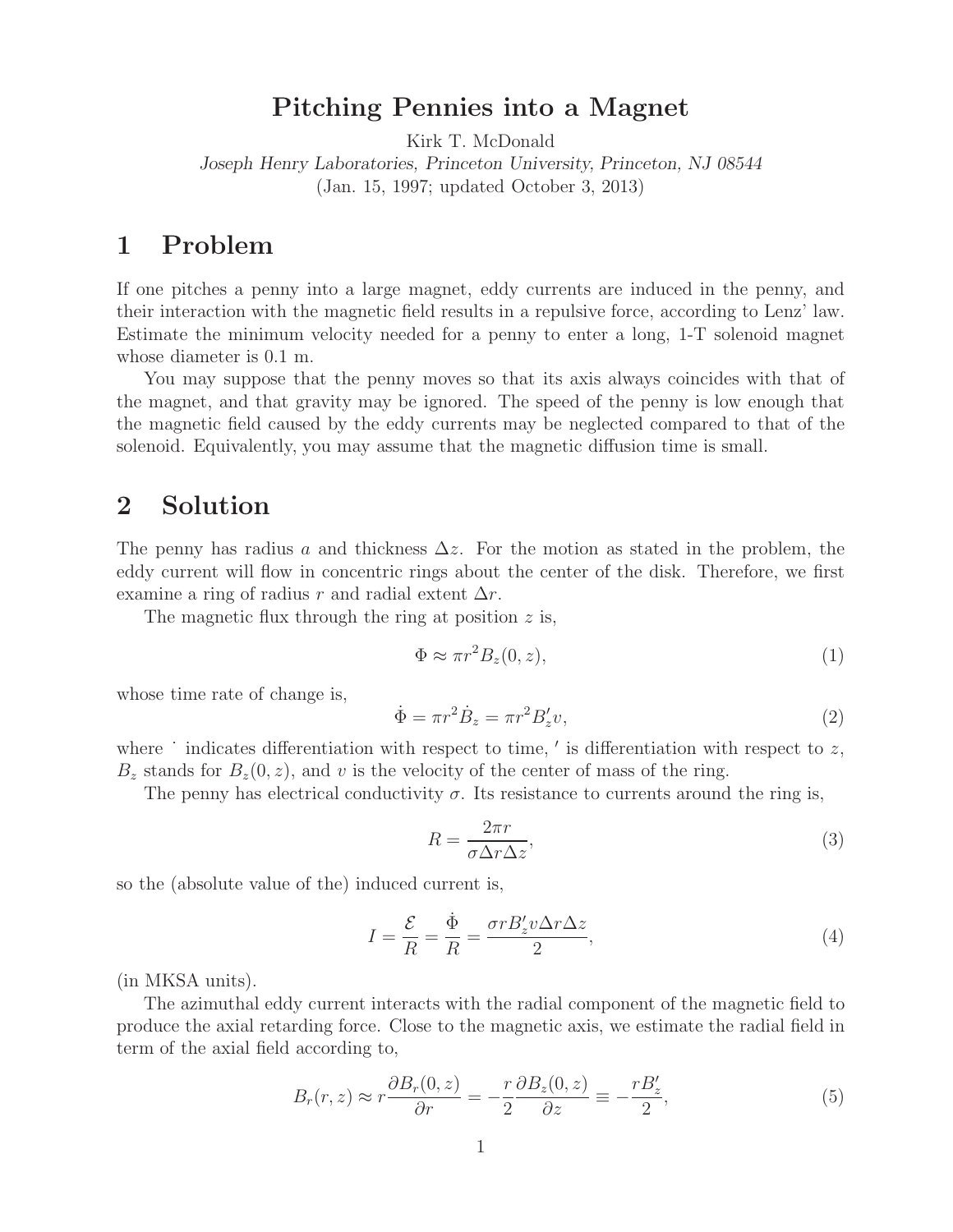as can be deduced from the Maxwell equation  $\nabla \cdot \mathbf{B} = 0$ , noting that on the magnetic axis  $\partial B_r/\partial r = \partial B_x/\partial x = \partial B_y/\partial y$ . Then, the retarding force on the ring is,

$$
\Delta F_z = 2\pi r B_r I = -\pi \sigma r^2 B_r B_z' v \Delta r \Delta z \approx -\frac{\pi \sigma r^3 (B_z')^2 v \Delta r \Delta z}{2}.
$$
\n(6)

Alternatively, we note that the kinetic energy lost by the penny appears as Joule heating. Hence, for the ring analyzed above,

$$
v\Delta F_z = \frac{dU}{dt} = -I^2 R = -\frac{\pi\sigma r^3 (B_z')^2 v^2 \Delta r \Delta z}{2},\tag{7}
$$

using eqs.  $(3)$  and  $(4)$ , which agains leads to eq.  $(6)$ .

The equation of motion of the ring is,

$$
dF_z = -\frac{\pi \sigma r^3 (B_z')^2 v \Delta r \Delta z}{2} = m\dot{v} = 2\pi \rho r \Delta r \Delta z v'v,\tag{8}
$$

where  $\rho$  is the mass density of the metal. We integrate this equation with respect to radius to find,

$$
-\frac{\pi\sigma a^4 (B_z')^2 v \Delta z}{8} = \pi\rho a^2 \Delta z v'v,\tag{9}
$$

After dividing out the common factor  $\pi a^2 \Delta z v$ , we find,

$$
v' = -\frac{\sigma a^2 (B_z')^2}{8\rho}.
$$
\n(10)

Since the righthand side is independent of  $v$ , the change in speed of the penny is independent of its initial speed, so the penny can be stopped (but the sign of  $v$  cannot be reversed).

For an estimate, we note that the peak gradient of the axial field of a solenoid of diameter D is about  $B_0/D$ , and the gradient is significant over a region  $\Delta z \approx D$ . Hence, on entering a solenoid the jet velocity is reduced by,

$$
\Delta v \approx \frac{\sigma a^2 B_0^2}{8\rho D}.\tag{11}
$$

The penny must have initial velocity  $v_0 > \Delta v$  to reach the center of the magnet.

*Another estimate can be made by approximating the solenoid as semi-infinite. Then, following the useful result of prob.* 5.3 of [2], the axial field of a coil at  $z > 0$  is,

$$
B_z(z) = \frac{B_0}{2} \left( 1 + \frac{z}{\sqrt{z^2 + (D/2)^2}} \right), \qquad \text{for which} \qquad B'_z(z) = \frac{B_0 (D/2)^2}{2[z^2 + (D/2)^2]^{3/2}}, \quad (12)
$$

and hence, the change in the speed of the penny before it enters the magnet (at  $z = 0$ ) is,

$$
\Delta v = \frac{\sigma a^2}{8\rho} \int_{-\infty}^0 (B_z')^2 dz = \frac{\sigma a^2 B_0^2 (D/2)^4}{32\rho} \int_{-\infty}^0 \frac{dz}{[z^2 + (D/2)^2]^3} = \frac{3\pi \sigma a^2 B_0^2}{256\rho D} \approx \frac{\sigma a^2 B_0^2}{27\rho D}.
$$
 (13)

*Note that the penny cannot reach*  $z = +\infty$  *unless*  $v_0(z = -\infty) > 2\Delta v$ .

A copper penny has  $a \approx 1$  cm =  $10^{-2}$  m, density  $\approx 10$  g/cm<sup>3</sup> =  $10^4$  kg/m<sup>4</sup>, electrical resistivity  $\approx 10^{-6}$  Ω-cm, and therefore conductivity  $\approx 10^8$  MKSA units. The minimum initial velocity to enter (and pass through) a 1-T magnet with diameter  $D = 0.1$  m is then,

$$
v_{\min} \approx \frac{10^8 \cdot (10^{-2})^2 \cdot 1^2}{10 \cdot 10^4 \cdot 0.1} \approx 1 \text{ m/s.}
$$
 (14)